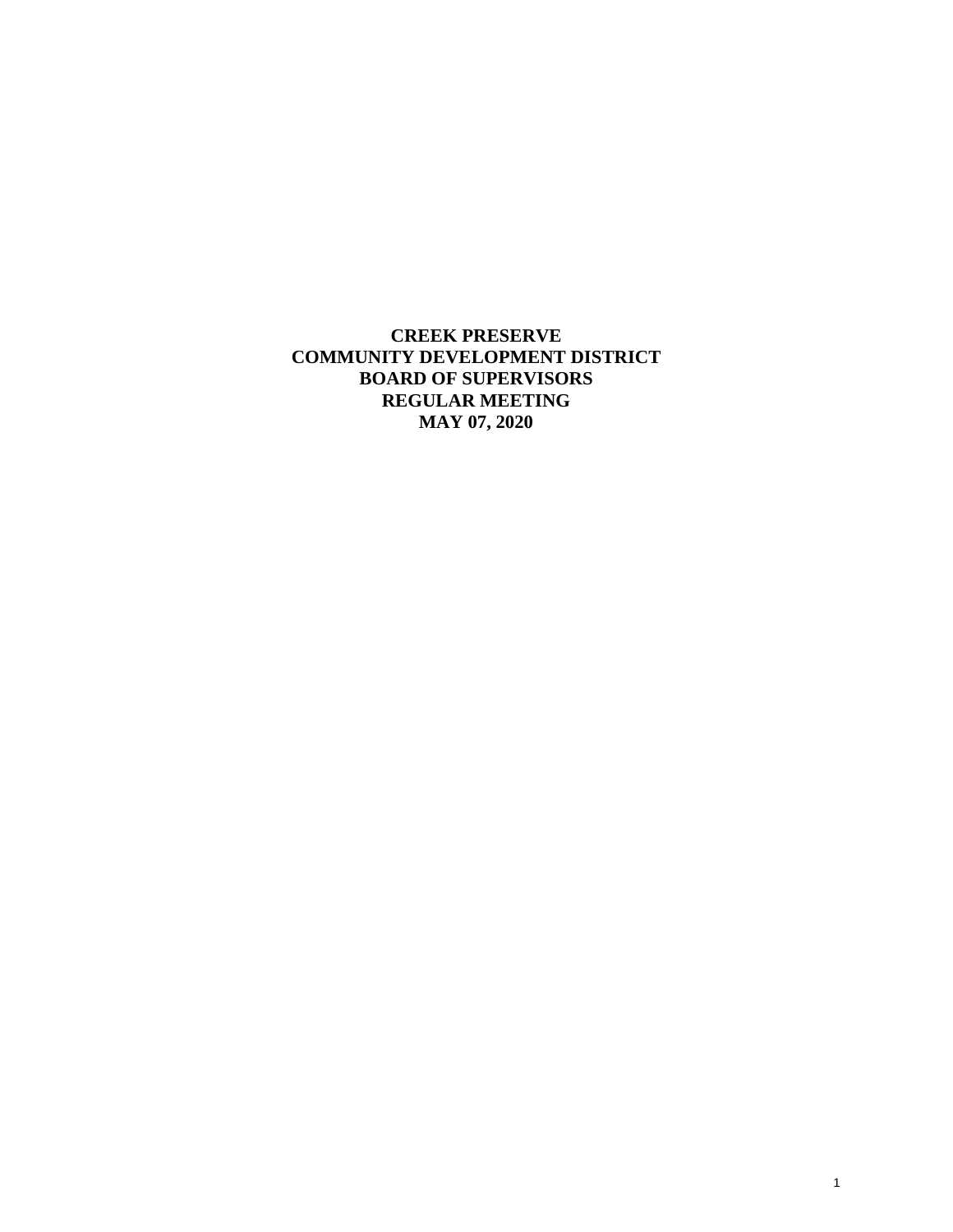# **CREEK PRESERVE COMMUNITY DEVELOPMENT DISTRICT AGENDA THURSDAY, MAY 07, 2020 AT 2:00 P.M. CALL IN NUMBER: 1-866-906-9330 ACCESS CODE: 4863181**

| <b>District Board of Supervisors</b> | Chairman<br>Vice- Chairman<br>Supervisor<br>Supervisor<br>Supervisor | <b>Jeff Hills</b><br>Nick Dister<br>Ryan Motko<br>Laura Coffey<br>Kelly Evans |
|--------------------------------------|----------------------------------------------------------------------|-------------------------------------------------------------------------------|
| <b>District Manager</b>              | <b>Meritus</b>                                                       | Debby Nussel                                                                  |
| <b>District Attorney</b>             | Straley, Robin, Vericker                                             | John Vericker                                                                 |
| <b>District Engineer</b>             | Stantec                                                              | Tonja Stewart                                                                 |

### *All cellular phones and pagers must be turned off while in the meeting room*

#### **The District Agenda is comprised of four different sections:**

The meeting will begin at **2:00 p.m.** Following the **Call to Order**, the public has the opportunity to comment on posted agenda items during the second section called **Public Comments on Agenda Items**. Each individual is limited to **three (3) minutes** for such comment. The Board is not required to take action at this time, but will consider the comments presented as the agenda progresses. The third section is called **Business Items.** This section contains items for approval by the District Board of Supervisors that may require discussion, motions, and votes on an item-by-item basis. If any member of the audience would like to speak on one of the business items, they will need to register with the District Administrator prior to the presentation of that agenda item. Agendas can be reviewed by contacting the Manager's office at (813) 873-7300 at least seven days in advance of the scheduled meeting. Requests to place items on the agenda must be submitted in writing with an explanation to the District Manager at least fourteen (14) days prior to the date of the meeting. The fourth section is called **Consent Agenda**. The Consent Agenda section contains items that require the review and approval of the District Board of Supervisors as a normal course of business. The fifth section is called **Vendor/Staff Reports**. This section allows the District Administrator, Engineer, and Attorney to update the Board of Supervisors on any pending issues that are being researched for Board action. The sixth section is called **Supervisor Requests**. This is the section in which the Supervisors may request Staff to prepare certain items in an effort to meet the District's needs. The final section is called **Audience Questions, Comments and Discussion Forum**. This portion of the agenda is where individuals may comment on matters that concern the District. The Board of Supervisors or Staff is not obligated to provide a response until sufficient time for research or action is warranted.

Public workshops sessions may be advertised and held in an effort to provide informational services. These sessions allow staff or consultants to discuss a policy or business matter in a more informal manner and allow for lengthy presentations prior to scheduling the item for approval. Typically, no motions or votes are made during these sessions.

Pursuant to provisions of the Americans with Disabilities Act, any person requiring special accommodations to participate in this meeting is asked to advise the District Office at (813) 873-7300, at least 48 hours before the meeting. If you are hearing or speech impaired, please contact the Florida Relay Service at 7-1-1, who can aid you in contacting the District Office.

Any person who decides to appeal any decision made by the Board with respect to any matter considered at the meeting is advised that this same person will need a record of the proceedings and that accordingly, the person may need to ensure that a verbatim record of the proceedings is made, including the testimony and evidence upon which the appeal is to be based.